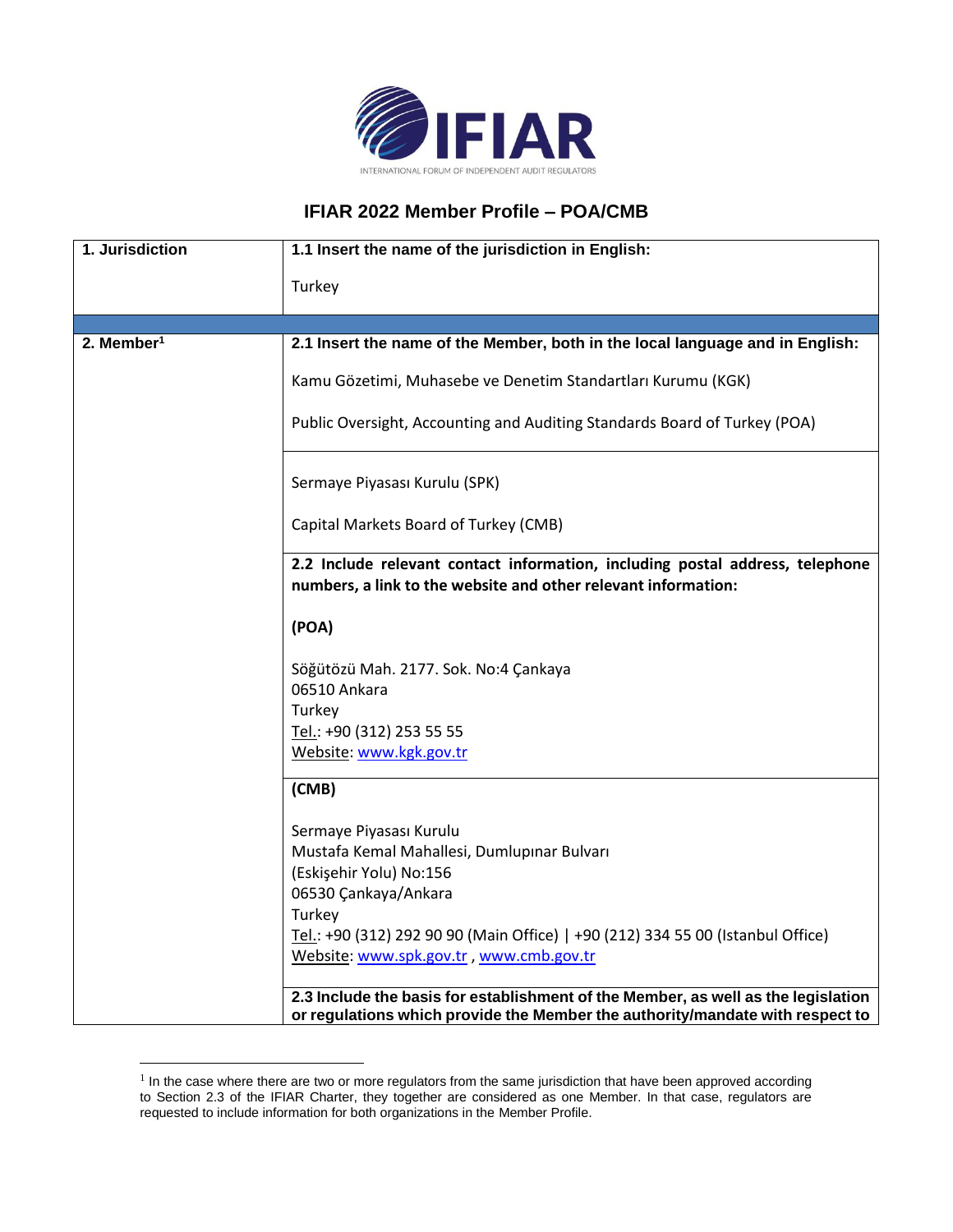

| audit regulation. Please describe with an appropriate level of detail the mission<br>and responsibilities of the Member with respect to audit regulation:                                                                                                                                                                                                                                                                                                                                                                                                                                                                                                                                                                                                                                                                                                                                                                                                                                                                                                                                        |
|--------------------------------------------------------------------------------------------------------------------------------------------------------------------------------------------------------------------------------------------------------------------------------------------------------------------------------------------------------------------------------------------------------------------------------------------------------------------------------------------------------------------------------------------------------------------------------------------------------------------------------------------------------------------------------------------------------------------------------------------------------------------------------------------------------------------------------------------------------------------------------------------------------------------------------------------------------------------------------------------------------------------------------------------------------------------------------------------------|
| (POA)                                                                                                                                                                                                                                                                                                                                                                                                                                                                                                                                                                                                                                                                                                                                                                                                                                                                                                                                                                                                                                                                                            |
| In order to ensure more effective auditing and public oversight system, "Public<br>Oversight, Accounting and Auditing Standards Authority" has been established in<br>accordance with "Public Oversight, Accounting and Auditing Standards Authority's<br>Organization and Responsibilities Decree Law" numbered 660, issued on November<br>2, 2011.                                                                                                                                                                                                                                                                                                                                                                                                                                                                                                                                                                                                                                                                                                                                             |
| The POA is responsible for achieving an effective public oversight in Turkey. The POA<br>is also responsible for setting standards that ensure the preparation and auditing of<br>financial statements in compliance with international standards. In order to<br>establish a high quality and reliable financial reporting and auditing environment,<br>the POA has four main functions which are:<br>setting accounting standards<br>setting auditing standards<br>٠<br>approving and registering auditors and audit firms<br>٠<br>overseeing and inspecting the auditors and the audit firms and applying<br>$\bullet$<br>legal enforcement to them                                                                                                                                                                                                                                                                                                                                                                                                                                           |
| Other responsibilities of the Authority are listed below:<br>determining the working principles and qualifications of independent<br>٠<br>auditors and audit firms,<br>licensing independent auditors and audit firms under public oversight<br>system and monitor their activities within the frame of quality assurance,<br>and to register and declare them in the Authority's website,<br>monitoring and supervising the operations and auditing activities of<br>independent auditors and audit firms in order to ensure they are in<br>compliance with the standards and regulations,<br>cooperating with other countries' relevant bodies on the issues related to<br>the Authority's responsibilities,<br>registering and publicly announcing foreign audit firms and auditors that are<br>authorized to perform independent audit on the basis of reciprocity in<br>Turkey,<br>following international developments and practices that are related to its<br>responsibilities, and collaborating with international organizations that<br>work in the field of accounting and auditing. |
| (CMB)                                                                                                                                                                                                                                                                                                                                                                                                                                                                                                                                                                                                                                                                                                                                                                                                                                                                                                                                                                                                                                                                                            |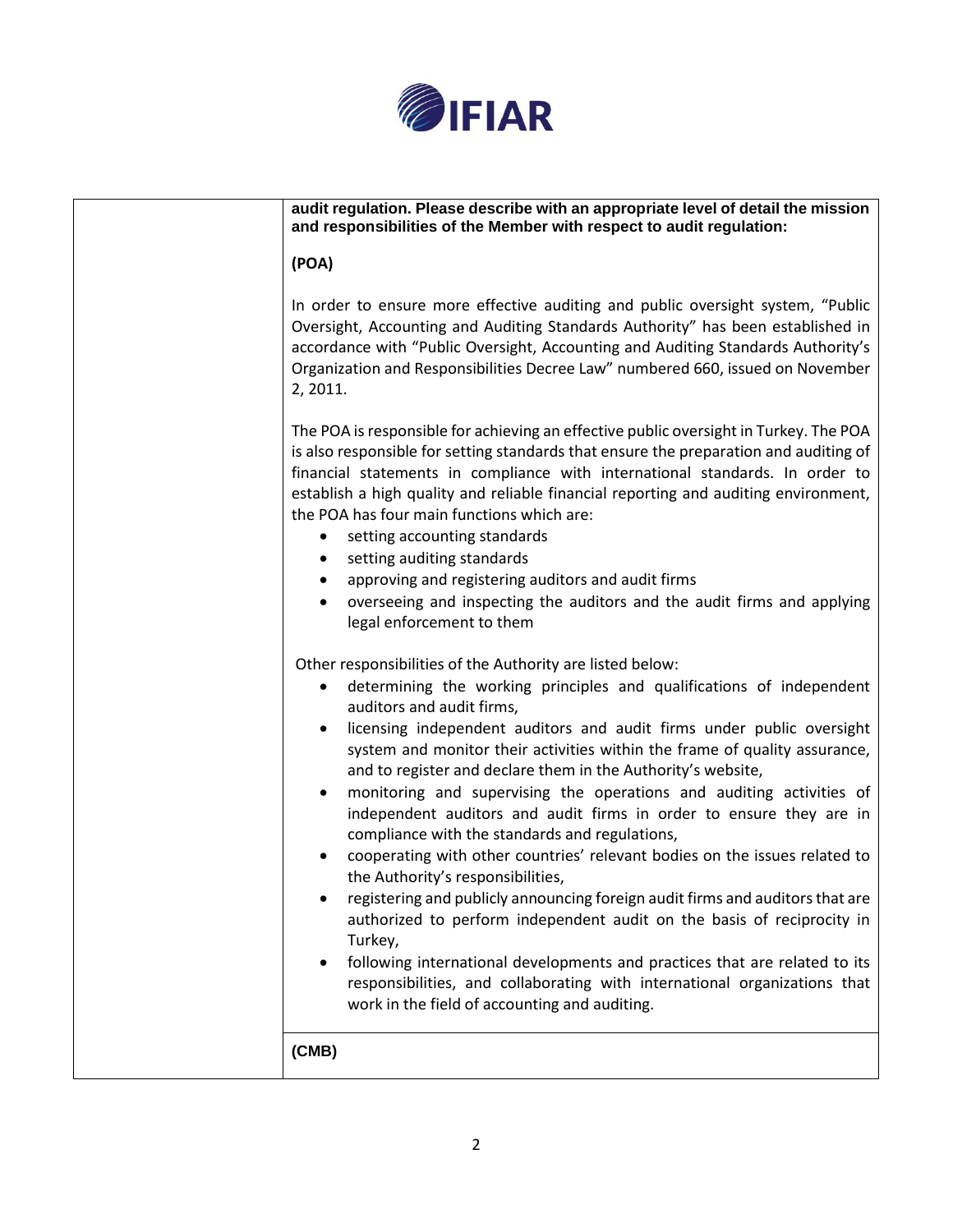

| <b>Governing Body</b><br>3.<br><b>Composition and</b><br>members | 3.1 Describe with an appropriate level of detail the current composition of the<br>Member's governing body, including the ratio between Board members who<br>are independent from the audit profession and those who are not. The audit                                                                                                                                                                  |
|------------------------------------------------------------------|----------------------------------------------------------------------------------------------------------------------------------------------------------------------------------------------------------------------------------------------------------------------------------------------------------------------------------------------------------------------------------------------------------|
|                                                                  |                                                                                                                                                                                                                                                                                                                                                                                                          |
|                                                                  | If yes, please describe these changes with an appropriate level of detail:                                                                                                                                                                                                                                                                                                                               |
|                                                                  | $\square$ Yes<br>⊠ No                                                                                                                                                                                                                                                                                                                                                                                    |
|                                                                  | 2.4 Have there been any major changes to the Member's organization or to the<br>governing legislation since completing last year's Member Profile?                                                                                                                                                                                                                                                       |
|                                                                  | Authority (POA) of the results of quality control studies and inspections it has<br>conducted.                                                                                                                                                                                                                                                                                                           |
|                                                                  | The Board shall notify the Public Oversight, Accounting and Audit Standards                                                                                                                                                                                                                                                                                                                              |
|                                                                  | As a result of quality control inspections conducted by the Board on independent<br>audit activities performed under the scope of this Law by independent audit firms<br>taking place on the list, the Board is authorized to delist those that are determined<br>to act in violation of standards and legislation.                                                                                      |
|                                                                  | ARTICLE 62 – (1) Additional conditions to be requested from independent audit firms<br>authorized by the Public Oversight Accounting and Auditing Standards Authority<br>(POA), that would carry out independent audit activities in accordance with this Law,<br>shall be determined by the Board and the list of independent audit firms meeting<br>these conditions shall be disclosed to the public. |
|                                                                  | The legislation which provides the CMB with the authority/mandate with respect<br>to audit regulation is the Capital Market Law No. 6362. The relevant article is as<br>follows:                                                                                                                                                                                                                         |
|                                                                  | The New Capital Market Law No. 6362 was published in the Official Gazette number<br>28513 on December 30, 2012. According to this New Capital Markets Law, the<br>Board's responsibility in the regulation of the auditing profession in capital markets<br>includes authorizing auditing firms and performing oversight and quality control<br>reviews of auditing firms operating in capital markets.  |
|                                                                  | The Capital Markets Board of Turkey was established in 1981 as an independent<br>governmental body to regulate capital markets of Turkey and has the responsibility<br>of regulating the auditing profession in capital markets in addition to other<br>regulatory issues in capital markets.                                                                                                            |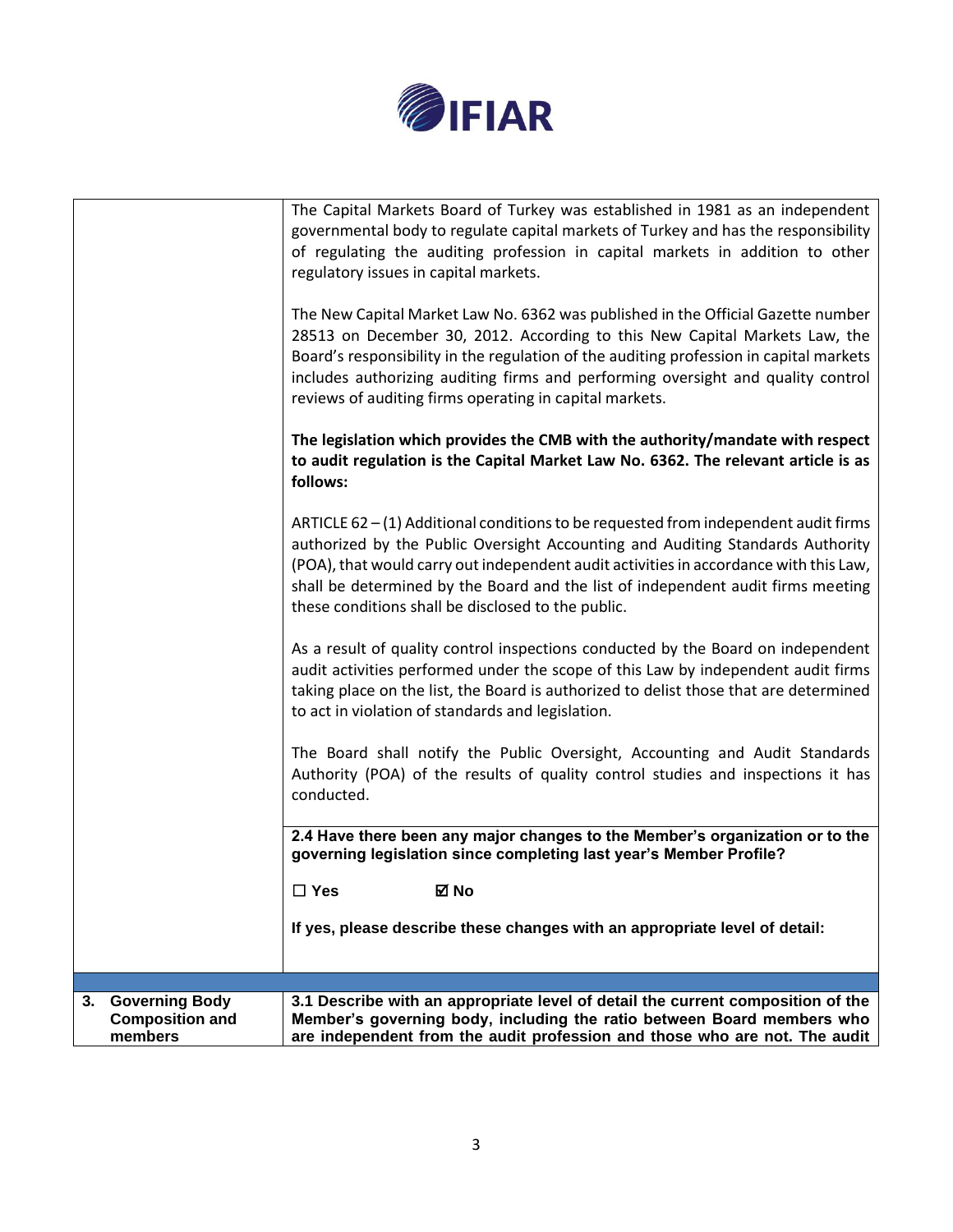

| (POA)                                                               |                                                                                                                                                                |
|---------------------------------------------------------------------|----------------------------------------------------------------------------------------------------------------------------------------------------------------|
| Public Oversight, Accounting and Auditing Standards Board of Turkey |                                                                                                                                                                |
| Chairman                                                            | Hasan ÖZÇELİK                                                                                                                                                  |
| <b>Acting Chairman and Board Member</b>                             | Zafer YILDIRIMLI                                                                                                                                               |
| <b>Board Member</b>                                                 | Şule ASLAN                                                                                                                                                     |
| <b>Board Member</b>                                                 | Dr. Hakan YURDAKUL                                                                                                                                             |
| <b>Board Member</b>                                                 | Muhiddin GÜLAL                                                                                                                                                 |
| <b>Board Member</b>                                                 | Ahmet PELIT                                                                                                                                                    |
| <b>Board Member</b>                                                 | Ünal ERYIMAZ                                                                                                                                                   |
| <b>Capital Markets Board of Turkey (CMB)</b>                        |                                                                                                                                                                |
| Chairman                                                            | İbrahim Ömer GÖNÜL                                                                                                                                             |
| <b>Vice Chairman</b>                                                | Mutalip ÜNAL                                                                                                                                                   |
| <b>Board Member</b>                                                 | Yavuz KOÇ                                                                                                                                                      |
| <b>Board Member</b>                                                 | Mutlu AKIN                                                                                                                                                     |
| <b>Board Member</b>                                                 | Yusuf KAYA                                                                                                                                                     |
| <b>Board Member</b>                                                 | Ali AKAY                                                                                                                                                       |
| <b>Board Member</b>                                                 | Yusuf SÜNBÜL                                                                                                                                                   |
| Executive Vice Chairman(s):                                         |                                                                                                                                                                |
|                                                                     |                                                                                                                                                                |
| Mehmet Emin AKYÜZ<br>and have five years' work experience.          | According to the CML, the Board shall be composed of seven members who are<br>appointed by the President. All the Board members should be university graduates |

 $2$  For the purpose of this Member Profile, the audit profession does not include an individual who is a CPA, Chartered Accountant, or holder of another equivalent qualification, as long as this individual is not employed by or affiliated to a registered audit firm, nor employed by or affiliated to of a professional accountancy body, nor employed by or affiliated to bodies or entities associated with the audit profession.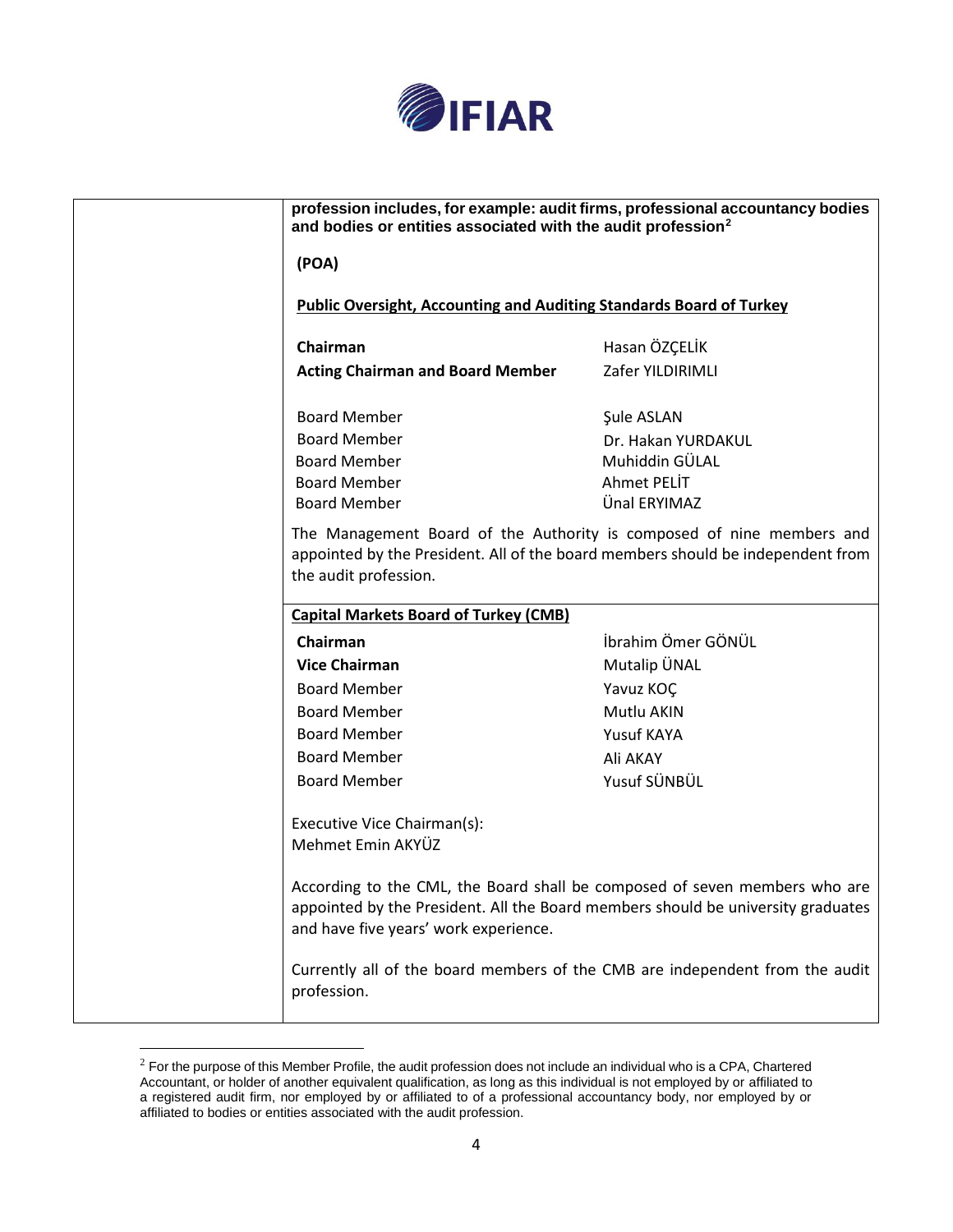

| 3.2 What are the eligibility criteria / requirements and composition<br>requirements for the members of the governing body?                                                                                                                                                                                                                                                                                                                                                                                                                                                                                                                                                                                                                                                                                                                                                                                                                                                                                                                                           |
|-----------------------------------------------------------------------------------------------------------------------------------------------------------------------------------------------------------------------------------------------------------------------------------------------------------------------------------------------------------------------------------------------------------------------------------------------------------------------------------------------------------------------------------------------------------------------------------------------------------------------------------------------------------------------------------------------------------------------------------------------------------------------------------------------------------------------------------------------------------------------------------------------------------------------------------------------------------------------------------------------------------------------------------------------------------------------|
| (POA)                                                                                                                                                                                                                                                                                                                                                                                                                                                                                                                                                                                                                                                                                                                                                                                                                                                                                                                                                                                                                                                                 |
| All Board members must be graduated from a four-year university programme.                                                                                                                                                                                                                                                                                                                                                                                                                                                                                                                                                                                                                                                                                                                                                                                                                                                                                                                                                                                            |
| (CMB)                                                                                                                                                                                                                                                                                                                                                                                                                                                                                                                                                                                                                                                                                                                                                                                                                                                                                                                                                                                                                                                                 |
| According to CML, The Board shall be composed of seven members who shall be<br>appointed by the President. All Board members should be university graduates and<br>have five-year work experience Unless permitted by a special law, neither any<br>member of the Board nor the Board Chairman may accept employment in another<br>public or private entity, be involved in commercial business, perform his/her<br>profession independently, or assume a role in any examination or similar tasks or<br>acquire an interest in any undertaking. There is cooling-off period of 2 years for the<br>Board Members and the Chair. There is also a cooling period of 2 years for the CMB<br>employees for the institutions in which they previously engaged in inspections<br>within the last two years.<br>3.3. Is each member of the governing body independent from the audit<br>profession? The audit profession includes, for example: audit firms,<br>professional accountancy bodies and bodies or entities associated with the<br>audit profession. <sup>3</sup> |
| <b>⊠</b> Yes<br>$\square$ No                                                                                                                                                                                                                                                                                                                                                                                                                                                                                                                                                                                                                                                                                                                                                                                                                                                                                                                                                                                                                                          |
| 3.4 If the answer to question 3.3 is "No", is the majority of the members of the<br>governing body non-practitioner?                                                                                                                                                                                                                                                                                                                                                                                                                                                                                                                                                                                                                                                                                                                                                                                                                                                                                                                                                  |
| $\square$ Yes<br>$\square$ No                                                                                                                                                                                                                                                                                                                                                                                                                                                                                                                                                                                                                                                                                                                                                                                                                                                                                                                                                                                                                                         |
| 3.5 If the answer to question 3.3 is "No", which safeguards are in place to<br>provide for the Member's overall independence from the audit profession?                                                                                                                                                                                                                                                                                                                                                                                                                                                                                                                                                                                                                                                                                                                                                                                                                                                                                                               |
| 3.6 Is there a restriction or recusal process that is applicable to members of the<br>the<br>Member<br>who<br>governing<br>body<br>of<br>are<br>current<br>or<br>former<br>auditors/practitioners?                                                                                                                                                                                                                                                                                                                                                                                                                                                                                                                                                                                                                                                                                                                                                                                                                                                                    |
| <b>⊠</b> Yes<br>$\square$ No                                                                                                                                                                                                                                                                                                                                                                                                                                                                                                                                                                                                                                                                                                                                                                                                                                                                                                                                                                                                                                          |
| Does this include a "cooling-off" period for former auditors?                                                                                                                                                                                                                                                                                                                                                                                                                                                                                                                                                                                                                                                                                                                                                                                                                                                                                                                                                                                                         |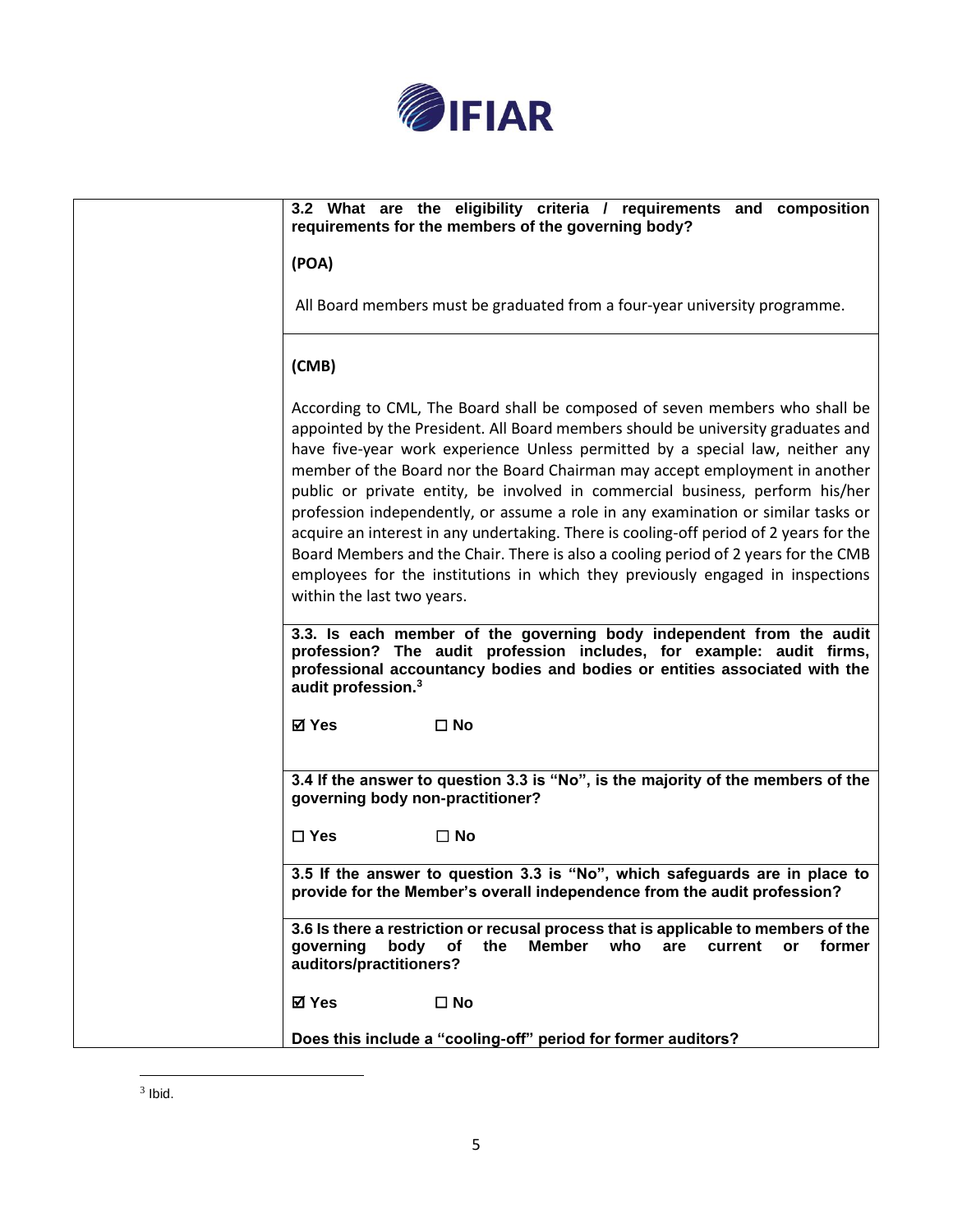

|                                   | <b>⊠</b> Yes<br>$\square$ No                                                                                                                                                                                                                                                                                                                      |  |  |  |
|-----------------------------------|---------------------------------------------------------------------------------------------------------------------------------------------------------------------------------------------------------------------------------------------------------------------------------------------------------------------------------------------------|--|--|--|
|                                   | If yes to either of the above, please describe:                                                                                                                                                                                                                                                                                                   |  |  |  |
|                                   | (POA)                                                                                                                                                                                                                                                                                                                                             |  |  |  |
|                                   | Individuals to be appointed as a member must have not engaged in a statutory audit<br>activity, not acted as a directorate board member in a statutory audit firm or have<br>not been employed by a statutory audit firm or have not entered in a partnership<br>relation with a statutory audit firm directly or indirectly in the last 3 years. |  |  |  |
|                                   | (CMB)                                                                                                                                                                                                                                                                                                                                             |  |  |  |
|                                   | There is no restriction, recusal process and cooling off period for former auditors.<br>However, there is also a cooling off period of 2 years for the CMB employees for the<br>institutions in which they previously engaged in inspections within the last two<br>years.                                                                        |  |  |  |
|                                   | 3.7 Other than the governing body, are members of the profession involved in<br>the Member's organization (including in any inspections, committee or panel<br>role)?                                                                                                                                                                             |  |  |  |
|                                   | $\Box$ Yes<br>⊠ No                                                                                                                                                                                                                                                                                                                                |  |  |  |
|                                   | If yes, please describe their role with an appropriate level of detail, including<br>the ratio between those who are independent and those who are not in the<br>relevant function and whether such role includes decisional or control<br>authority:                                                                                             |  |  |  |
|                                   |                                                                                                                                                                                                                                                                                                                                                   |  |  |  |
| 4. Funding<br><b>Arrangements</b> | 4.1 Describe the main funding arrangements of the Member, including the<br>setting and approval of the budget and the fees, if any:                                                                                                                                                                                                               |  |  |  |
|                                   | (POA)                                                                                                                                                                                                                                                                                                                                             |  |  |  |
|                                   | Funding of the POA is independent from the accounting profession. Income of the<br>Authority is composed of Treasury grants, copyrights of the accounting and auditing<br>standards and other incomes.                                                                                                                                            |  |  |  |
|                                   | Annual activity report, financial statements and the budget of the Authority are<br>submitted to the Turkish Grand National Assembly.                                                                                                                                                                                                             |  |  |  |
|                                   | It is essential that incomes cover expenses of the Authority. Budget of the Authority<br>is prepared and agreed in accordance with the procedures and principles                                                                                                                                                                                  |  |  |  |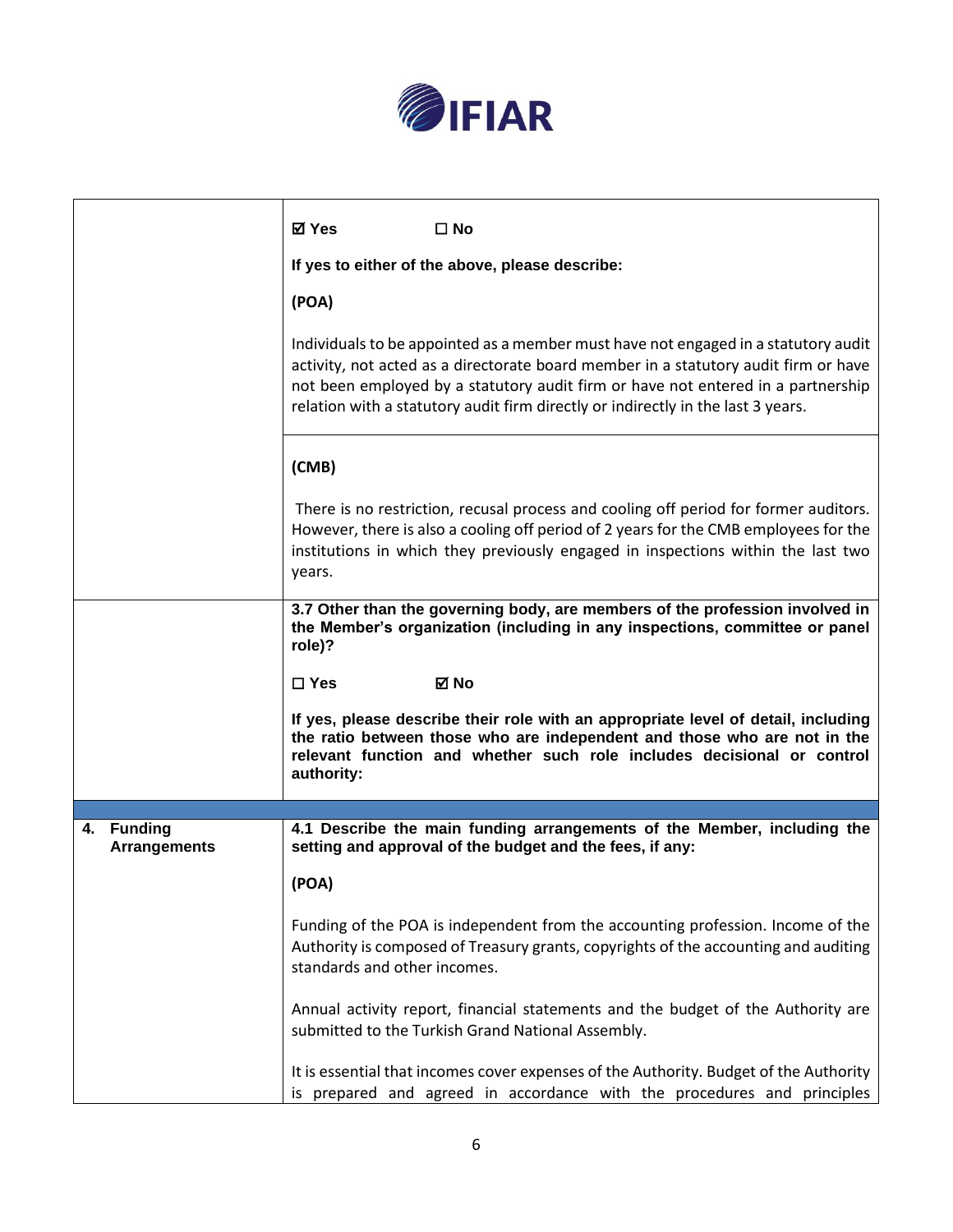

|                                | established in the Public Finance Management and Control Law Date 10/12/2003<br>and No. 5018. However, some treasury grants may be given to the Authority from<br>the general budget.                                                                                                                                                                                                                |
|--------------------------------|------------------------------------------------------------------------------------------------------------------------------------------------------------------------------------------------------------------------------------------------------------------------------------------------------------------------------------------------------------------------------------------------------|
|                                | (CMB)                                                                                                                                                                                                                                                                                                                                                                                                |
|                                | According to CML, in principle, the revenues of the Board shall meet its<br>expenditures. Thus CMB can be considered to be self-financing institution. In case<br>when the revenues of the Board do not meet its expenditures, the deficit shall be<br>met from Treasury grants to be made from the general budget. However, this has<br>never occurred since the establishment of CMB.              |
|                                | According to the CML, 0.3% of the volume of the securities registered with the CMB<br>and at the last working day of three-month periods, five per hundred thousand of<br>the net asset values of investment funds and investment companies with variable<br>capital shall be deposited as a fee to the Board account and similarly these are the<br>main financial source of the budget of the CMB. |
|                                | In addition maximum 10% of the whole revenues, except the interest revenues, of<br>the exchanges and other organized markets, central clearing institutions, central<br>securities depositories and the CRA which are regulated and supervised by the<br>Board, may be recorded as revenue to the Board budget by the Board.                                                                         |
|                                | 4.2 Is the funding free from undue influence by the profession?                                                                                                                                                                                                                                                                                                                                      |
|                                | ⊠ Yes<br>$\square$ No                                                                                                                                                                                                                                                                                                                                                                                |
|                                | Please describe with an appropriate level of detail the safeguards in place to<br>prevent undue influence by the profession:                                                                                                                                                                                                                                                                         |
|                                | (POA)<br>As stated above, funding of the POA is independent from the profession. Licensing,<br>approval and registration fees paid by the auditors/audit firms are transferred to<br>treasury. Hence, those fees are not included in the POA's budget.                                                                                                                                               |
|                                | (CMB)<br>Funding of the CMB is independent from profession. There is no funding scheme<br>related to the profession.                                                                                                                                                                                                                                                                                 |
|                                |                                                                                                                                                                                                                                                                                                                                                                                                      |
| <b>Inspection System</b><br>5. | 5.1 Does the Member have the responsibility for recurring inspections of audit<br>firms undertaking audits of public interest entities (PIEs)?                                                                                                                                                                                                                                                       |
|                                | ☑ Yes<br>$\square$ No                                                                                                                                                                                                                                                                                                                                                                                |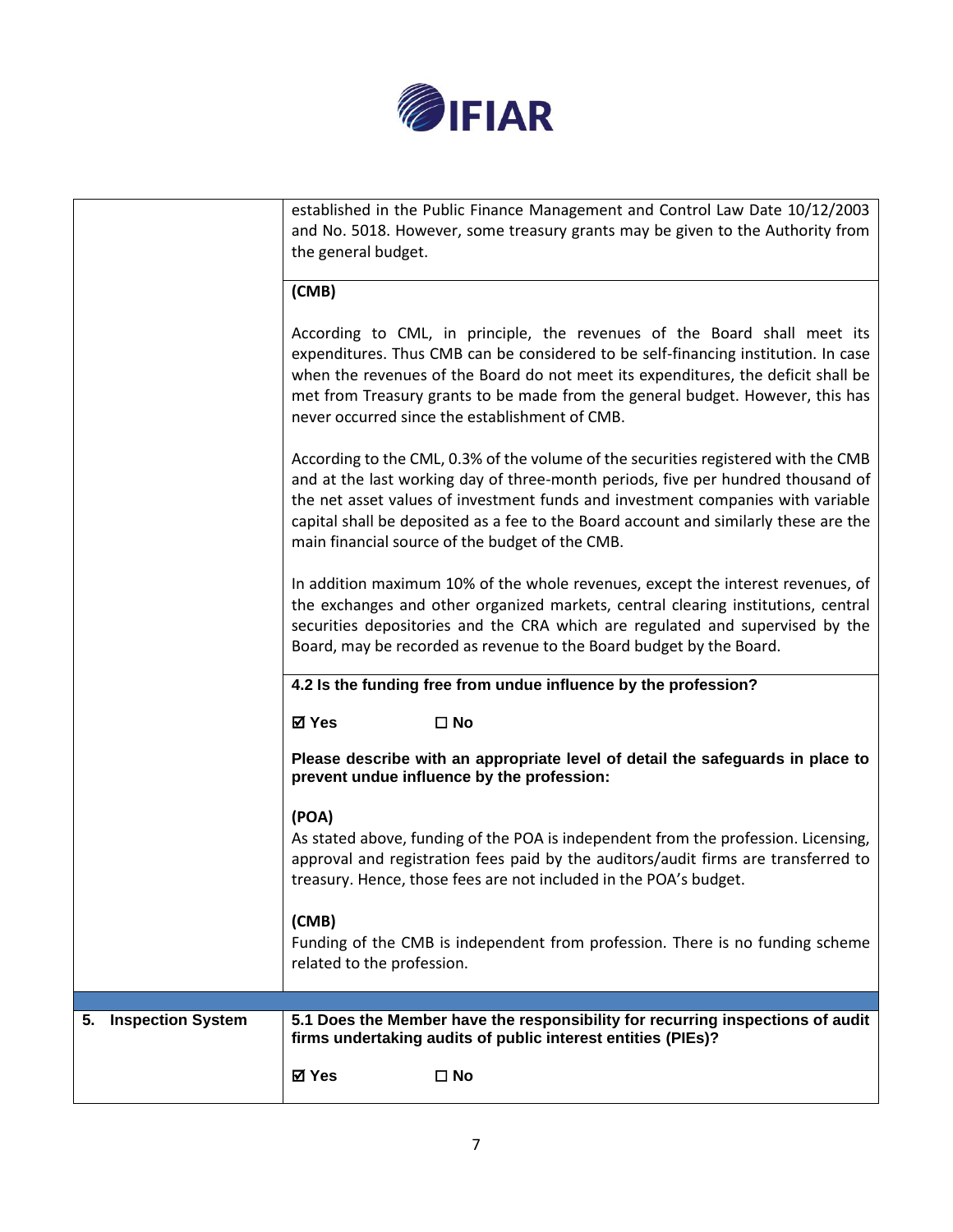

| 5.2 Is this responsibility undertaken directly or through oversight of inspection<br>conducted by another organization?                                                                                                                                                                                                                                                                                                                                                                                                                                                                                                                                                                                                                                                                                                                                                                                                                                                                                                                      |
|----------------------------------------------------------------------------------------------------------------------------------------------------------------------------------------------------------------------------------------------------------------------------------------------------------------------------------------------------------------------------------------------------------------------------------------------------------------------------------------------------------------------------------------------------------------------------------------------------------------------------------------------------------------------------------------------------------------------------------------------------------------------------------------------------------------------------------------------------------------------------------------------------------------------------------------------------------------------------------------------------------------------------------------------|
| <b>Ø</b> Directly<br>□ Through Oversight                                                                                                                                                                                                                                                                                                                                                                                                                                                                                                                                                                                                                                                                                                                                                                                                                                                                                                                                                                                                     |
| If directly, kindly provide a brief description or summary of the<br>responsibility, including the regulatory reporting process after inspections<br>i.e. recommendations issued, follow-up, etc.).                                                                                                                                                                                                                                                                                                                                                                                                                                                                                                                                                                                                                                                                                                                                                                                                                                          |
| If through oversight of another organization, please describe with an<br>$\bullet$<br>appropriate level of detail the other organization, its relation to the Member,<br>its role, and the arrangements for oversight:                                                                                                                                                                                                                                                                                                                                                                                                                                                                                                                                                                                                                                                                                                                                                                                                                       |
| (POA)                                                                                                                                                                                                                                                                                                                                                                                                                                                                                                                                                                                                                                                                                                                                                                                                                                                                                                                                                                                                                                        |
| The Authority reserves the right of performing or making others to perform an<br>inspection in case of a warning, complaint, notification and other cases considered<br>necessary in addition to the planned inspections.                                                                                                                                                                                                                                                                                                                                                                                                                                                                                                                                                                                                                                                                                                                                                                                                                    |
| The Authority carries out the inspections with its own staff/experts. If any assistance<br>needed for specific inspection areas, relevant inspection units of the Ministry of<br>Customs and Trade, Ministry of Finance, Undersecretariat of Treasury, Banking<br>Regulation and Supervision Agency, Capital Markets Board and Energy Market<br>Regulatory Authority shall give assistance to the Authority related to that inspection<br>area.                                                                                                                                                                                                                                                                                                                                                                                                                                                                                                                                                                                              |
| Inspection activities are carried out in scope of annual inspection plan approved by<br>the Board in every year by receiving opinion of relevant authorities.                                                                                                                                                                                                                                                                                                                                                                                                                                                                                                                                                                                                                                                                                                                                                                                                                                                                                |
| (CMB)                                                                                                                                                                                                                                                                                                                                                                                                                                                                                                                                                                                                                                                                                                                                                                                                                                                                                                                                                                                                                                        |
| The quality control reviews and oversight is done solely by CMB considering capital<br>markets.                                                                                                                                                                                                                                                                                                                                                                                                                                                                                                                                                                                                                                                                                                                                                                                                                                                                                                                                              |
| According to CML, professional staff (CMB staff) shall be authorized for the<br>application of the provisions of this Law and other laws concerning the capital<br>market and the supervision of all kinds of capital market activities including audit<br>services provided for capital markets and transactions. This authority shall be<br>exercised by the professional staff assigned by the Chairman of the Board. The staff<br>assigned with supervision is authorized to request from the related real persons and<br>legal entities information and documents they may deem as relevant to the<br>provisions of CML and other relevant legislation related to capital markets; to<br>examine all the books and documents including the records kept for tax purposes,<br>and all records including that kept electronically and miscellaneous means that<br>contain information, and information systems; to request access to these systems<br>and obtain the copies; to audit their accounts and transactions; to acquire written |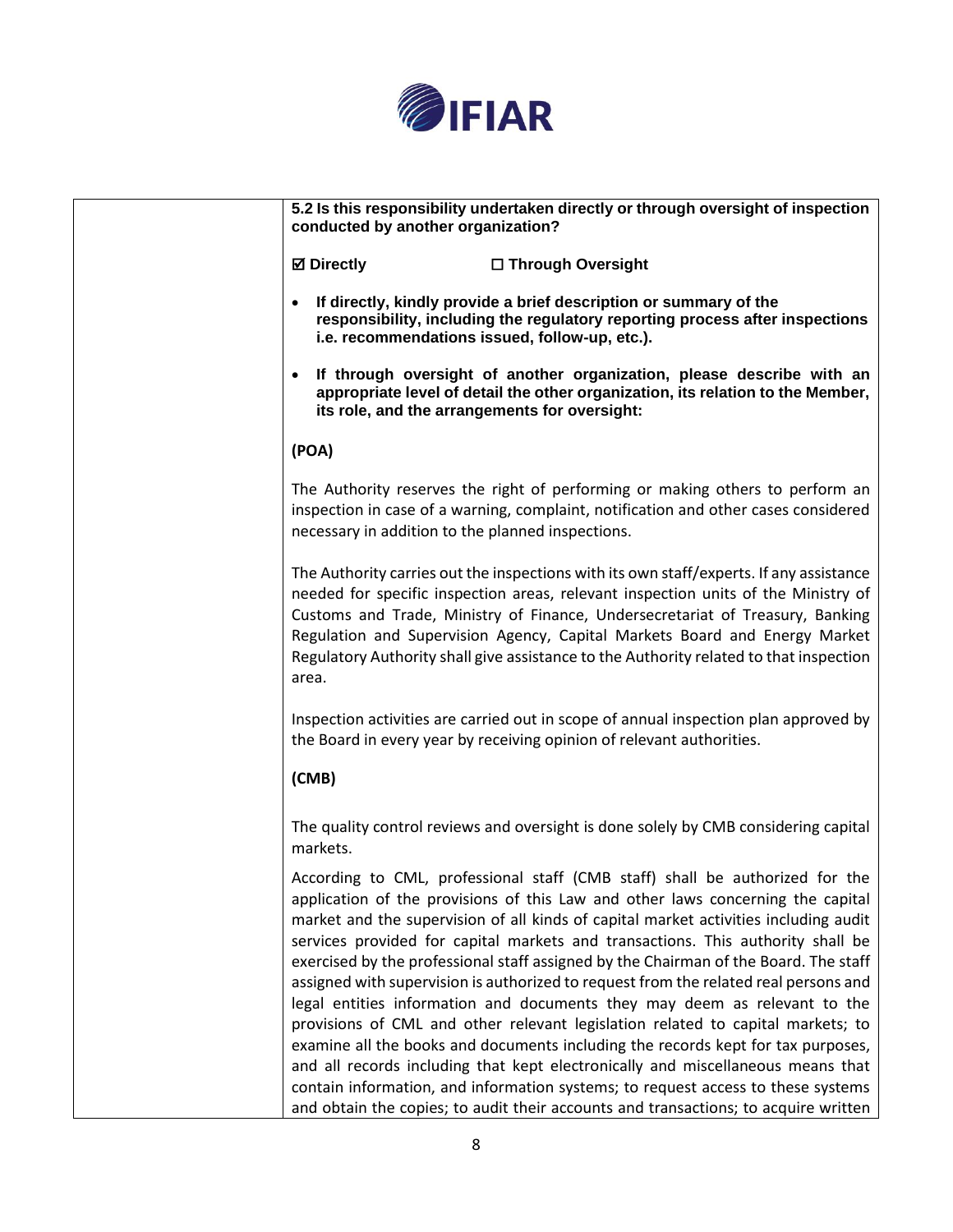

| minutes.                                                            | and verbal information from the relevant persons; to draw up the necessary                                                                                  |
|---------------------------------------------------------------------|-------------------------------------------------------------------------------------------------------------------------------------------------------------|
|                                                                     | The CMB also carries out non-routine inspections/investigations by the notifications<br>of CMBs corporate finance department and other related departments. |
| practices regarding the frequency of inspections:                   | 5.3 Please describe with an appropriate level of detail the requirements and                                                                                |
| (POA)                                                               |                                                                                                                                                             |
| interest entities and in every 6 years for the others.              | Inspections are carried out at least in every 3 years for audit firms which audit public                                                                    |
| year.                                                               | Results of inspections performed shall be announced publicly with a report every                                                                            |
| (CMB)                                                               |                                                                                                                                                             |
| CMBs practice regarding the frequency of inspection is shown below. |                                                                                                                                                             |
| <b>Practices</b>                                                    | Frequency<br>of Quality<br>Control<br><b>Inspections</b>                                                                                                    |
| <b>GPPC Firms</b>                                                   | Subject to review at least every<br>three years                                                                                                             |
| Audit Firms with a significant<br>number of audits                  | Subject to review at least every three<br>years                                                                                                             |
| Other audit firms with clients<br>under scope of CML.               | Subject to review at least every six<br>years                                                                                                               |
|                                                                     |                                                                                                                                                             |
|                                                                     |                                                                                                                                                             |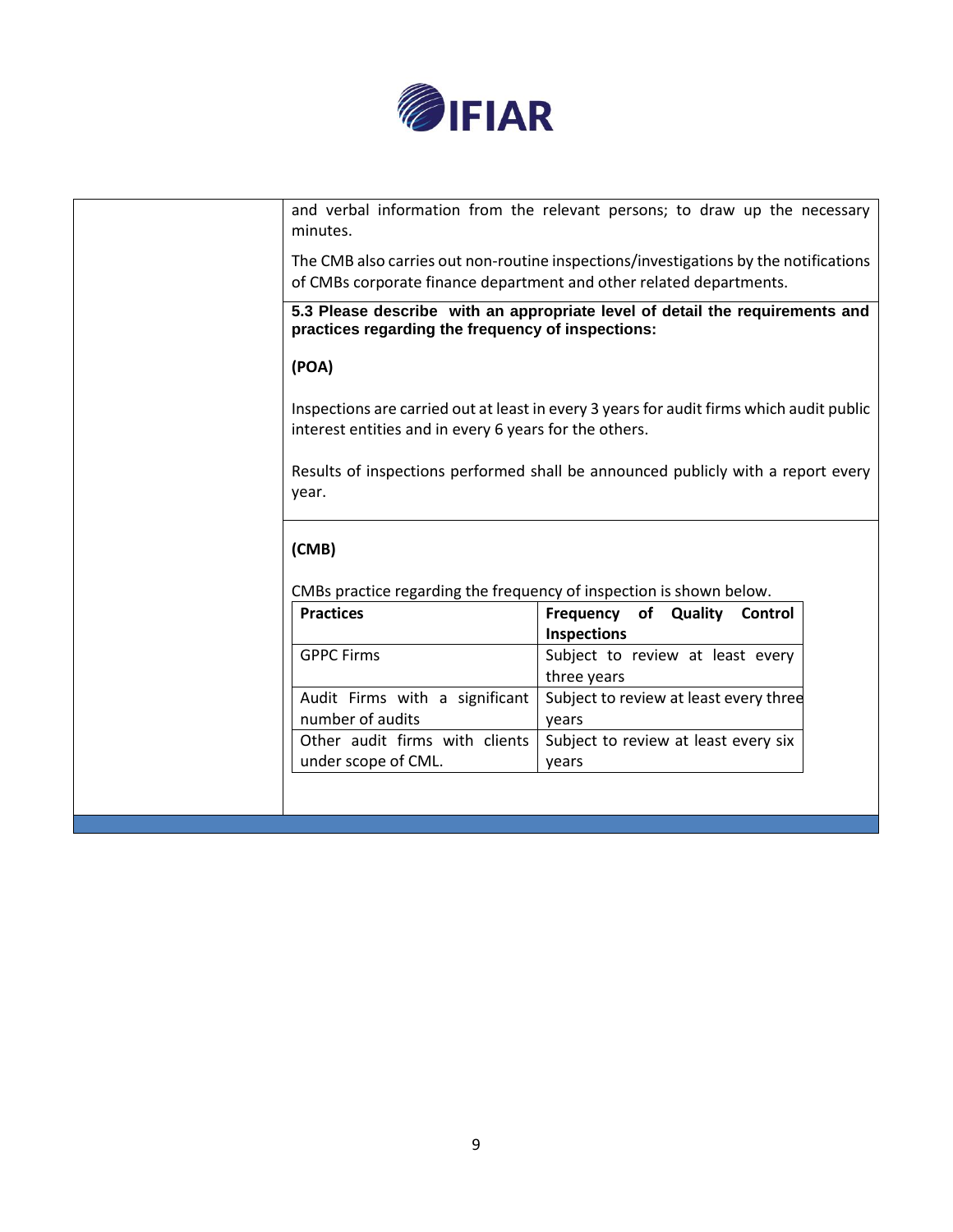

| <b>Audit and Financial</b><br>6.<br><b>Market</b> | 6.1 Provide the number of audit firms subject to inspections. Include an<br>indication of the number of public interest audits (PIEs) and other audits that<br>fall under the Member's oversight or mandate.                                                                                                                                                                                |      |  |
|---------------------------------------------------|---------------------------------------------------------------------------------------------------------------------------------------------------------------------------------------------------------------------------------------------------------------------------------------------------------------------------------------------------------------------------------------------|------|--|
|                                                   | (POA)                                                                                                                                                                                                                                                                                                                                                                                       |      |  |
|                                                   | <b>Number of Audit Firms Subject to Inspections</b><br>342 audit firms are subject to inspections carried out by the POA. 147 of those firms<br>have been approved to conduct the audits of public interest entities and 195 of them<br>have been approved to conduct the audits of non-public interest entities.<br><b>Number of Audits</b><br>17.757 audits fall under the POA's mandate. |      |  |
|                                                   | (CMB)                                                                                                                                                                                                                                                                                                                                                                                       |      |  |
|                                                   | <b>Number of Audit Firms Subject to Inspections</b><br>107 audit firms are authorized by CMB and all of them are subject to quality control<br>reviews.<br><b>Number of Audits</b><br>561 public companies (446 listed and 115 non listed) fall under CMBs mandate.<br>Additionally, 1188 capital market institutions fall under CMBs mandate.<br>Details are as follows:                   |      |  |
|                                                   | Number of companies under the scope of capital markets law (CMB)                                                                                                                                                                                                                                                                                                                            |      |  |
|                                                   | <b>BIST companies (Stock Exchange Companies)</b>                                                                                                                                                                                                                                                                                                                                            | 446  |  |
|                                                   | Non-listed Registered Companies                                                                                                                                                                                                                                                                                                                                                             | 115  |  |
|                                                   | Total (Number of companies registered with the                                                                                                                                                                                                                                                                                                                                              |      |  |
|                                                   | Board/public companies subject to independent audit<br>under scope of capital markets law):                                                                                                                                                                                                                                                                                                 | 561  |  |
|                                                   | Number of Funds                                                                                                                                                                                                                                                                                                                                                                             | 364  |  |
|                                                   | Number of Pension Funds                                                                                                                                                                                                                                                                                                                                                                     | 467  |  |
|                                                   | Number of Real Estate Investment Trusts (REITs)                                                                                                                                                                                                                                                                                                                                             | 37   |  |
|                                                   | Intermediaries                                                                                                                                                                                                                                                                                                                                                                              | 109  |  |
|                                                   | <b>Portfolio Management Companies</b>                                                                                                                                                                                                                                                                                                                                                       | 54   |  |
|                                                   | <b>Rating Firms</b>                                                                                                                                                                                                                                                                                                                                                                         | 9    |  |
|                                                   | Real Estate Appraisal Firms                                                                                                                                                                                                                                                                                                                                                                 | 148  |  |
|                                                   | <b>TOTAL</b>                                                                                                                                                                                                                                                                                                                                                                                | 1749 |  |
|                                                   |                                                                                                                                                                                                                                                                                                                                                                                             |      |  |
|                                                   | 6.2 What are the sizes and market shares of each of the largest audit firms in the<br><b>Member's jurisdiction?</b>                                                                                                                                                                                                                                                                         |      |  |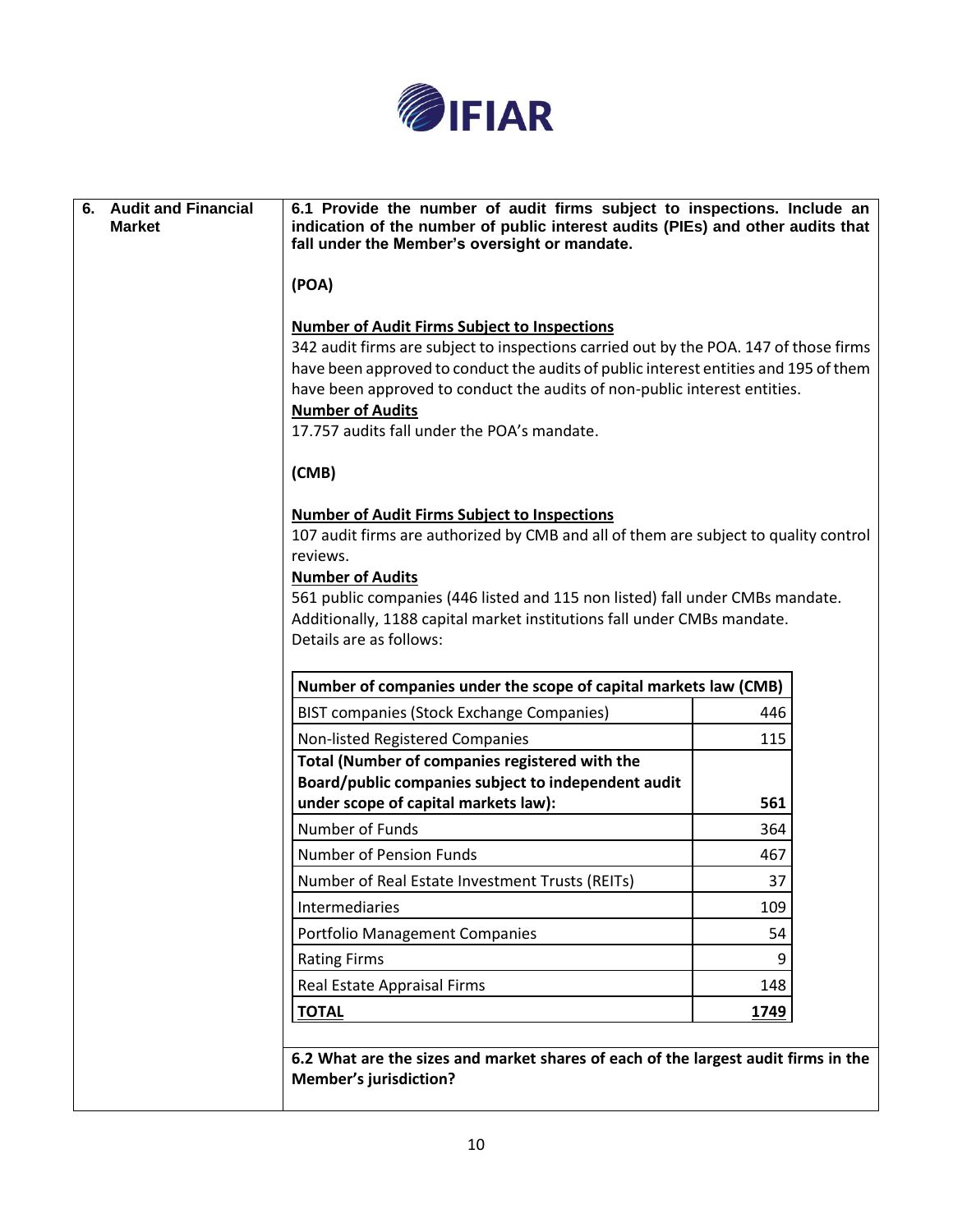

|                            |                                                                                                                                             |                                                 |  | The sizes and market shares of the largest audit firms regarding the number of PIE |
|----------------------------|---------------------------------------------------------------------------------------------------------------------------------------------|-------------------------------------------------|--|------------------------------------------------------------------------------------|
|                            | and non-PIE audits and total revenue are as follows:                                                                                        |                                                 |  |                                                                                    |
|                            |                                                                                                                                             |                                                 |  |                                                                                    |
|                            | <b>Number of audits</b>                                                                                                                     |                                                 |  |                                                                                    |
|                            | PriceWaterhouseCoopers<br>(10 %)<br>$\bullet$                                                                                               |                                                 |  |                                                                                    |
|                            | $\bullet$                                                                                                                                   | Deloitte                                        |  | (6 %)                                                                              |
|                            |                                                                                                                                             | Ernst & Young                                   |  | (10 %)                                                                             |
|                            |                                                                                                                                             | <b>KPMG</b>                                     |  | (6 %)                                                                              |
|                            |                                                                                                                                             |                                                 |  |                                                                                    |
|                            |                                                                                                                                             | <b>Total Revenue (Approximately)</b>            |  |                                                                                    |
|                            | $\bullet$                                                                                                                                   | PricewaterhouseCoopers                          |  | (16%)                                                                              |
|                            | $\bullet$                                                                                                                                   | Deloitte                                        |  | (8 %)                                                                              |
|                            |                                                                                                                                             | Ernst & Young                                   |  | (15%)                                                                              |
|                            |                                                                                                                                             | <b>KPMG</b>                                     |  | (11%)                                                                              |
|                            |                                                                                                                                             |                                                 |  |                                                                                    |
| 7. Main Other              |                                                                                                                                             |                                                 |  | 7.1 Please indicate whether the Member has responsibility for tasks other than     |
| <b>Responsibilities of</b> |                                                                                                                                             | Inspections within the area of Audit Oversight: |  |                                                                                    |
| the Member within the      |                                                                                                                                             |                                                 |  |                                                                                    |
| area of Audit              | (POA)                                                                                                                                       |                                                 |  |                                                                                    |
| Oversight                  |                                                                                                                                             | ☑ Registration/Licensing                        |  |                                                                                    |
|                            | ☑ Audit and/or Ethics Standard Setting<br>☑ Permanent Education of Auditors<br><b>☑ Enforcement</b><br>☑ Other: Accounting Standard Setting |                                                 |  |                                                                                    |
|                            |                                                                                                                                             |                                                 |  |                                                                                    |
|                            |                                                                                                                                             |                                                 |  |                                                                                    |
|                            |                                                                                                                                             |                                                 |  |                                                                                    |
|                            | (CMB)                                                                                                                                       |                                                 |  |                                                                                    |
|                            |                                                                                                                                             | <b>Ø Registration/Licensing</b>                 |  |                                                                                    |
|                            |                                                                                                                                             | $\Box$ Audit and/or Ethics Standard Setting     |  |                                                                                    |
|                            |                                                                                                                                             | $\Box$ Permanent Education of Auditors          |  |                                                                                    |
|                            |                                                                                                                                             | <b>☑ Enforcement</b>                            |  |                                                                                    |
|                            | $\Box$ Other:                                                                                                                               |                                                 |  |                                                                                    |
|                            |                                                                                                                                             |                                                 |  | 7.2 If the Member has the responsibility for Registration/Licensing, please        |
|                            |                                                                                                                                             |                                                 |  | indicate whether this responsibility is undertaken directly or through oversight   |
|                            |                                                                                                                                             |                                                 |  | of Registration/Licensing conducted by another organization?                       |
|                            | <b>⊠</b> Directly                                                                                                                           |                                                 |  | □ Through Oversight                                                                |
|                            | $\bullet$                                                                                                                                   | detail.                                         |  | If directly, please describe the responsibility with an appropriate level of       |
|                            |                                                                                                                                             |                                                 |  |                                                                                    |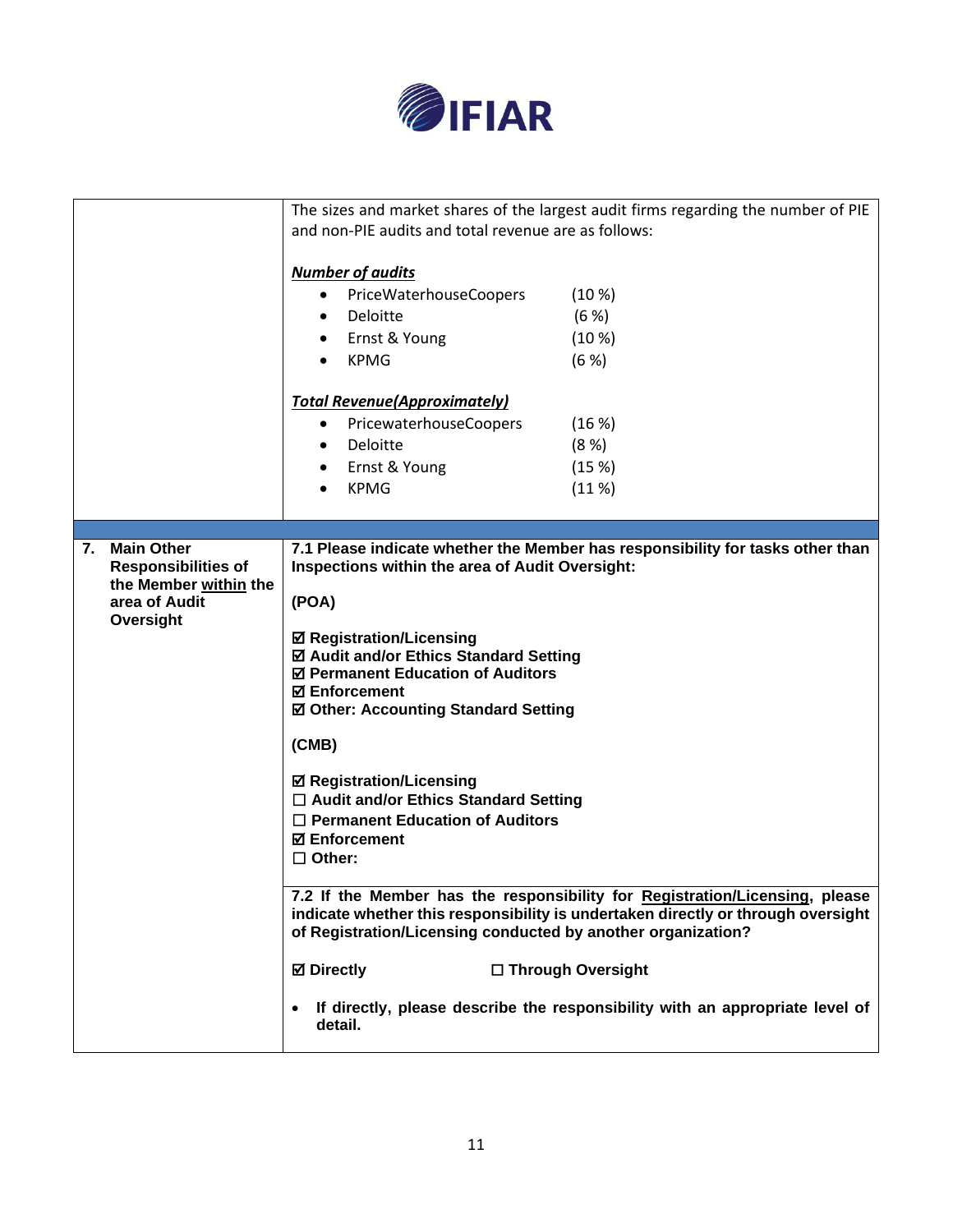

| If through oversight, please indicate the name of the other organization and<br>$\bullet$<br>its composition (i.e. whether practitioners from the audit profession <sup>4</sup> are<br>involved in decision-making). Also give a description of the powers of the<br>other organization and procedure applied, as well as the role of the Member<br>in these procedures. |
|--------------------------------------------------------------------------------------------------------------------------------------------------------------------------------------------------------------------------------------------------------------------------------------------------------------------------------------------------------------------------|
| (POA)                                                                                                                                                                                                                                                                                                                                                                    |
| An audit shall be carried out only by auditors or audit firms, which are approved by<br>the POA. Auditors and audit firms are approved within two categories; those who<br>can carry out audits of public interest entities and those who cannot carry out audits<br>of public interest entities.                                                                        |
| Each candidate's file is subject to the Board decision for approval. In order to be<br>approved as an auditor or an audit firm, candidates should meet relevant<br>requirements.                                                                                                                                                                                         |
| (CMB)                                                                                                                                                                                                                                                                                                                                                                    |
| Additional conditions to be requested from independent audit firms authorized by<br>the POA, that would carry out independent audit activities in accordance with<br>Capital Markets Law, is determined by the CMB Board and the list of independent<br>audit firms meeting these conditions are disclosed to the public.                                                |
| 7.3 If the Member has the responsibility for Audit and/or Ethics Standard<br>Setting, please indicate whether this responsibility is undertaken directly or<br>through oversight of Audit and/or Ethics Standard Setting conducted by<br>another organization?                                                                                                           |
| <b>Ø</b> Directly<br>□ Through Oversight                                                                                                                                                                                                                                                                                                                                 |
| If directly, please describe the responsibility with an appropriate level of<br>$\bullet$<br>detail.                                                                                                                                                                                                                                                                     |
| If through oversight, please indicate the name of the other organization and<br>its composition (i.e. whether practitioners from the audit profession <sup>5</sup> are<br>involved in decision-making). Also give a description of the powers of the<br>other organization and procedures applied, as well as the role of the<br>Member in these procedures.             |
| (POA)                                                                                                                                                                                                                                                                                                                                                                    |

 $4$  For the purpose of this Member Profile, the audit profession does not include an individual who is a CPA, Chartered Accountant, or holder of another equivalent qualification, as long as this individual is not employed by or affiliated to a registered audit firm, nor employed by or affiliated to of a professional accountancy body, nor employed by or affiliated to bodies or entities associated with the audit profession.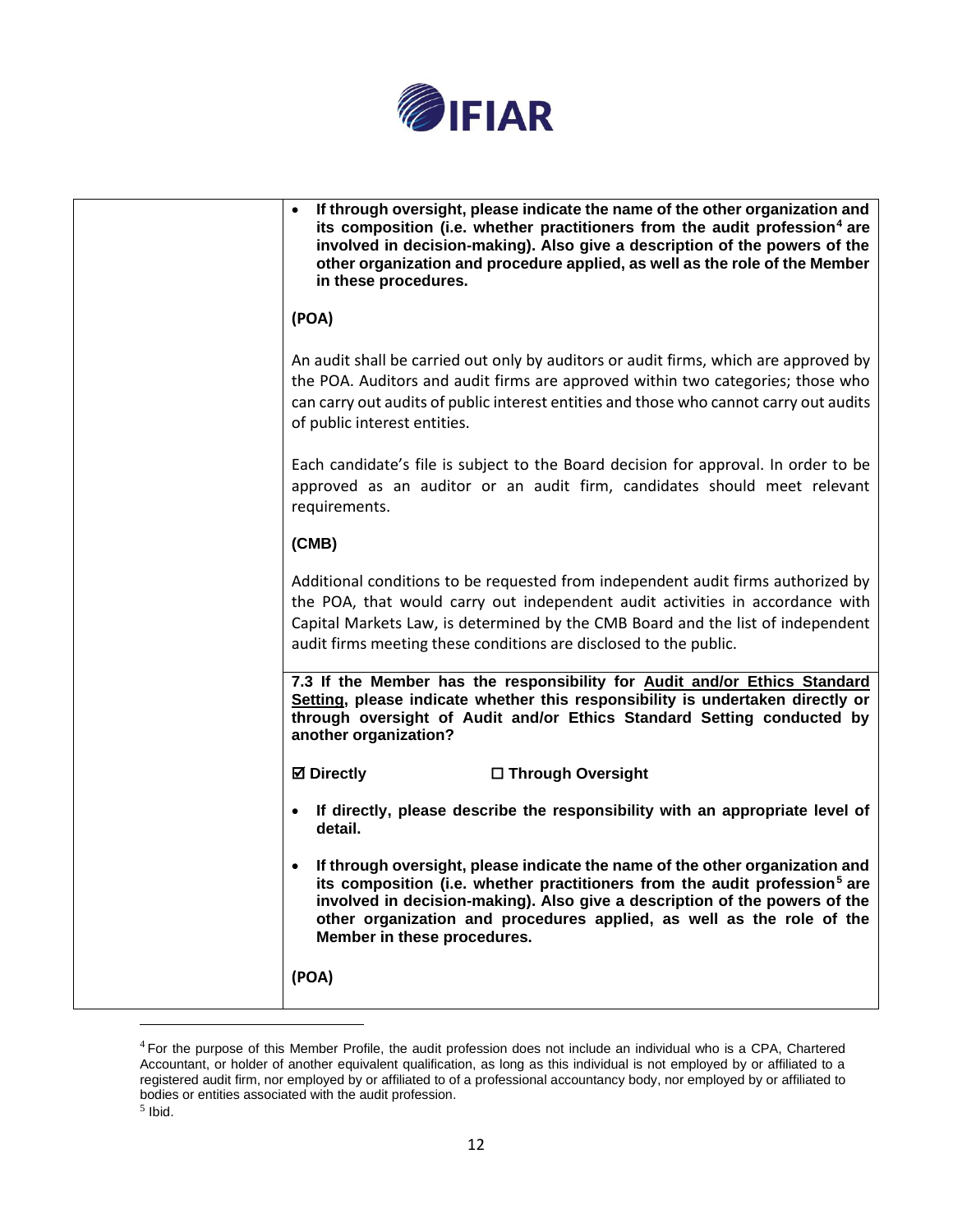

| The POA has direct responsibility of Audit and Ethics standard setting in compliance<br>with international standards. According to Statutory Decree No. 660, Turkish<br>Standards On Auditing (TSAs) cover a broad range of standards including quality<br>control, auditing, review, other assurance and continuing education standards,<br>professional ethic rules and information systems audit standards. Based on its<br>responsibility of setting and issuing TSAs the POA signed a copyright agreement with<br>IFAC. |
|------------------------------------------------------------------------------------------------------------------------------------------------------------------------------------------------------------------------------------------------------------------------------------------------------------------------------------------------------------------------------------------------------------------------------------------------------------------------------------------------------------------------------|
| The standard setting process has been conducted in accordance with IFAC's Policy<br>for Translating Reproducing Standards. Consultation commissions and review<br>committees have been formed for the adaptation of those standards.                                                                                                                                                                                                                                                                                         |
| 7.4 If the Member has the responsibility for Permanent Education of Auditors,<br>please indicate whether this responsibility is undertaken directly or through<br>oversight of Permanent Education of Auditors conducted by another<br>organization?                                                                                                                                                                                                                                                                         |
| <b>Ø</b> Directly<br>□ Through Oversight                                                                                                                                                                                                                                                                                                                                                                                                                                                                                     |
| If directly, please describe the responsibility with an appropriate level of<br>detail.                                                                                                                                                                                                                                                                                                                                                                                                                                      |
| If through oversight, please indicate the name of the other organization and<br>$\bullet$<br>its composition (i.e. whether practitioners from the audit profession <sup>6</sup> are<br>involved in decision-making). Also give a description of the powers of the<br>other organization and procedures applied, as well as the role of the<br>Member in these procedures.                                                                                                                                                    |
| (POA)                                                                                                                                                                                                                                                                                                                                                                                                                                                                                                                        |
| As stated in the Article 25 of Independent Audit By-Law; auditors are educated on a<br>continuous basis for the purpose of keeping their theoretical knowledge and<br>professional skills at a sufficient level, complying with professional ethics, following<br>up changes in the professional field, and ensuring their professional development.                                                                                                                                                                         |
| Continuing education obligation starts as from the registration of auditors and<br>implemented as defined by the POA.                                                                                                                                                                                                                                                                                                                                                                                                        |
| Following their registration, auditors must meet the continuing education<br>requirements once in three years.                                                                                                                                                                                                                                                                                                                                                                                                               |

 $6$  For the purpose of this Member Profile, the audit profession does not include an individual who is a CPA, Chartered Accountant, or holder of another equivalent qualification, as long as this individual is not employed by or affiliated to a registered audit firm, nor employed by or affiliated to of a professional accountancy body, nor employed by or affiliated to bodies or entities associated with the audit profession.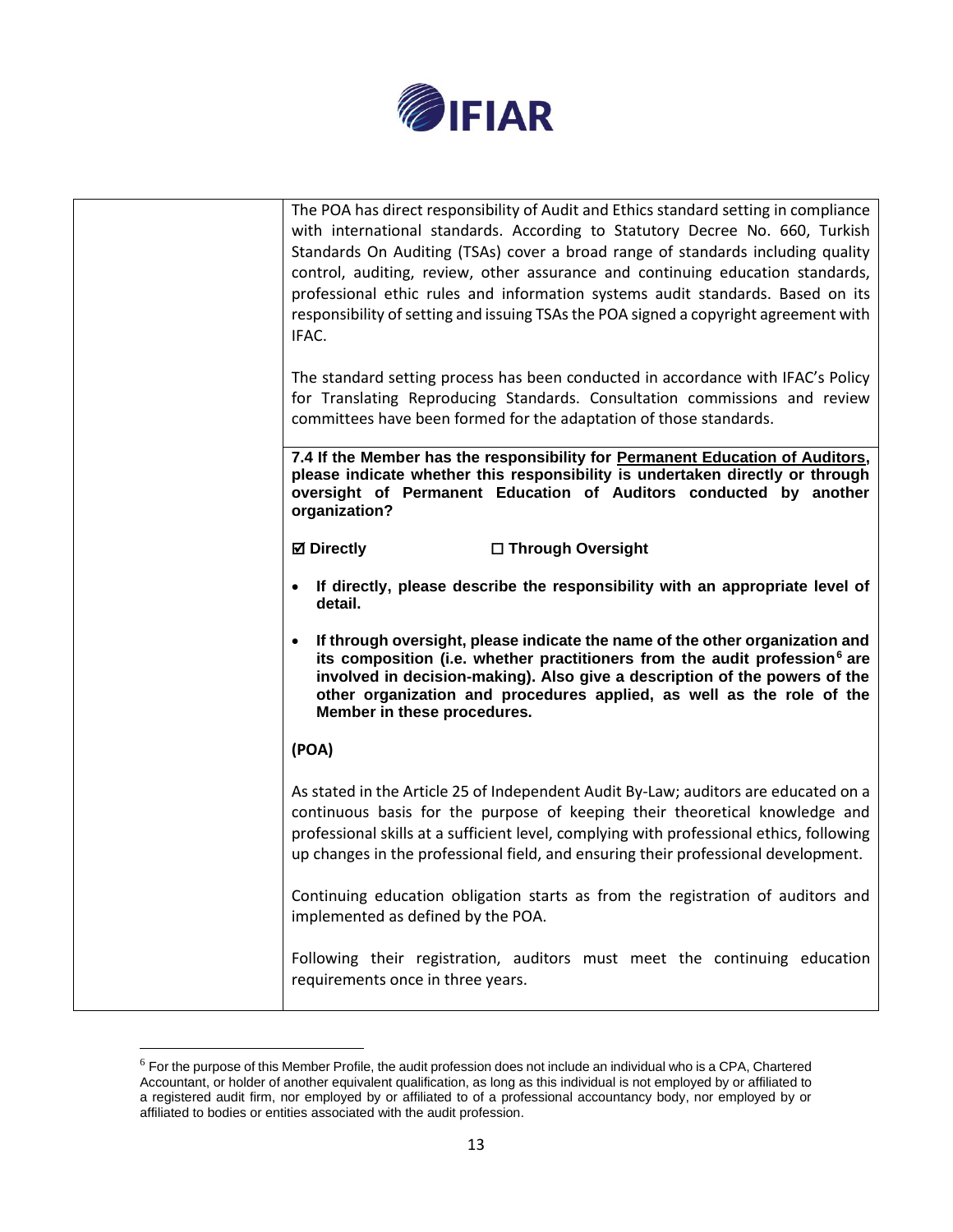

| Audit firms should take the measures required for enabling the auditors to complete<br>their continuing education programs.                                                                                                                                                                                                                                                                                                                             |
|---------------------------------------------------------------------------------------------------------------------------------------------------------------------------------------------------------------------------------------------------------------------------------------------------------------------------------------------------------------------------------------------------------------------------------------------------------|
| The POA regulates the matters relating to continuing education by obtaining the<br>relevant organizations' opinions, where necessary.                                                                                                                                                                                                                                                                                                                   |
| For the purpose of ensuring the audit objectivity and independence and improving<br>the reliance in and the quality of audit, the POA takes required measures for<br>educating auditors and the members of profession or improving their level of<br>education within the framework of this By-law in addition to continuing education.                                                                                                                 |
| In 2017 Communique of Continuous Education for Auditors has been issued by POA.<br>According to the legislation, the auditors shall complete 120 credits of education in<br>a three-year period and 60 credits of the education should be in fundamental<br>professional topics (accounting, auditing, ethic rules, finance and corporate<br>governance).                                                                                               |
| 7.5 If the Member has the responsibility for <b>Enforcement</b> , please indicate<br>whether this responsibility is undertaken directly or through referral to other<br>organization(s)?                                                                                                                                                                                                                                                                |
| <b>⊠</b> Directly<br>□ Through Referral                                                                                                                                                                                                                                                                                                                                                                                                                 |
| If directly, kindly provide a brief description or summary of the<br>enforcement responsibility, the procedure and process involved, including<br>the regulatory reporting process that led to disciplinary action.                                                                                                                                                                                                                                     |
| If through referral, please indicate the name of the other organization and<br>$\bullet$<br>its composition (i.e. whether practitioners from the audit profession <sup>7</sup> are<br>involved in decision-making). Also give a description of the enforcement<br>powers of the other organization and procedures applied, as well as the<br>role of the Member in these procedures.                                                                    |
| (POA)                                                                                                                                                                                                                                                                                                                                                                                                                                                   |
| As a result of inspection, denunciations and complaints or other institutions and<br>organizations as a result of their notification, organizations determined to act in<br>violation of the legislation administrative sanctions apply. Three types of<br>administrative sanctions can be imposed: warning, suspension of license,<br>cancellation of license. It is also possible for the audit firms to impose administrative<br>fines by the board. |
| (CMB)                                                                                                                                                                                                                                                                                                                                                                                                                                                   |
|                                                                                                                                                                                                                                                                                                                                                                                                                                                         |